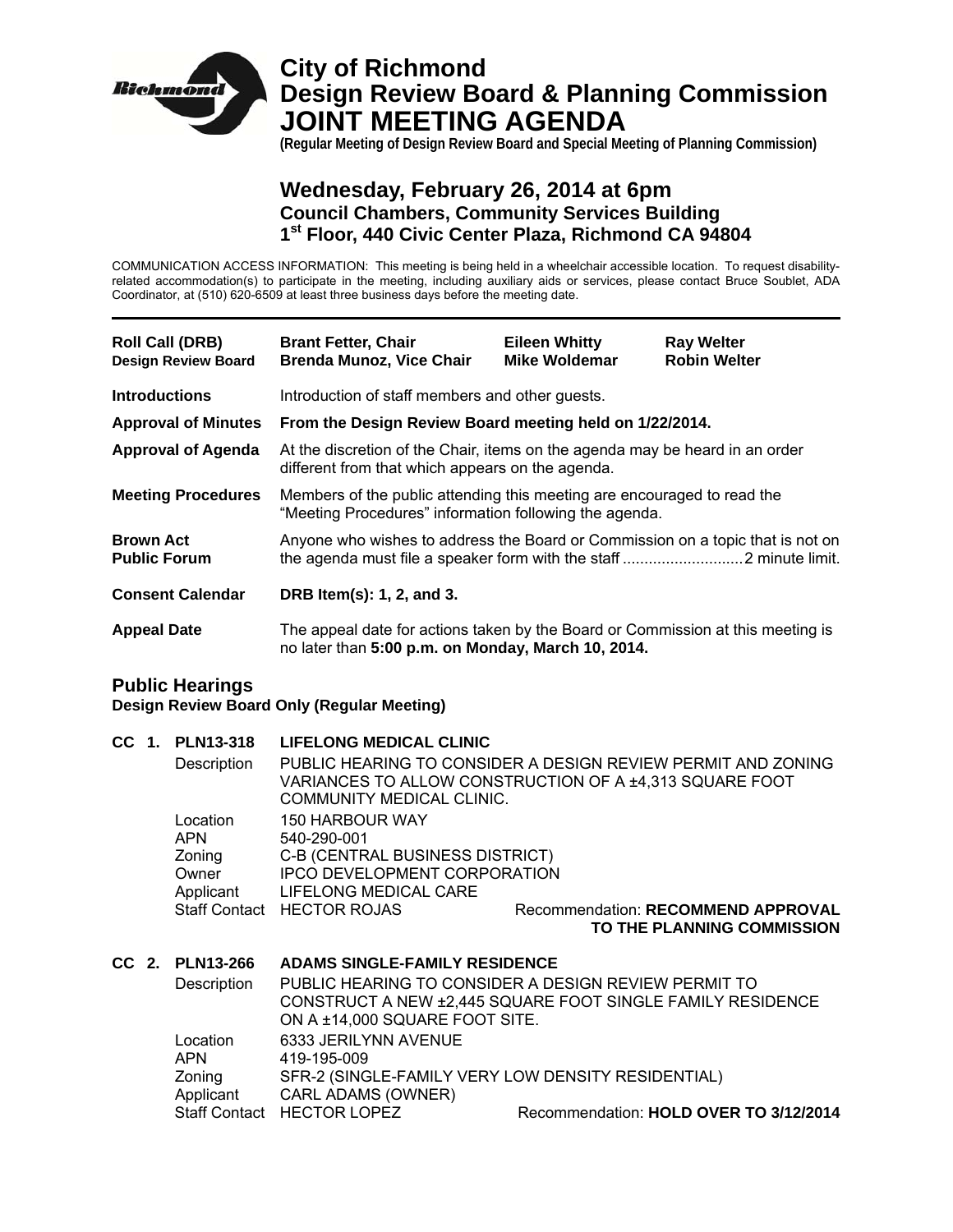|                                                     |  | CC 3. PLN13-222<br>Description<br>Location<br><b>APN</b><br>Zoning<br>Owner<br>Applicant<br><b>Staff Contact</b> | <b>LUMBER BARON SIGN</b><br>PUBLIC HEARING TO CONSIDER A SIGN VARIANCE TO EXCEED THE<br>ALLOWABLE SIGN AREA FOR WALL SIGNS.<br>1140 HARBOUR WAY SOUTH<br>560-260-033<br>M-2 (LIGHT INDUSTRIAL DISTRICT)<br><b>COGNIS CORPORATION</b><br><b>MAX SLENDEBROEK</b><br><b>HECTOR LOPEZ</b> |                                           | Recommendation: CONDITIONAL APPROVAL            |
|-----------------------------------------------------|--|------------------------------------------------------------------------------------------------------------------|---------------------------------------------------------------------------------------------------------------------------------------------------------------------------------------------------------------------------------------------------------------------------------------|-------------------------------------------|-------------------------------------------------|
| <b>Roll Call (PC)</b><br><b>Planning Commission</b> |  |                                                                                                                  | Sheryl E. Lane, Chair<br><b>Ben Choi, Vice Chair</b><br><b>Marilyn Langlois, Secretary</b>                                                                                                                                                                                            | <b>Robert Reyes</b><br><b>Andrew Butt</b> | <b>Melvin Willis</b><br><b>Eduardo Martinez</b> |
| <b>Approval of Minutes</b>                          |  |                                                                                                                  | From the Planning Commission meeting(s) held on 11/7/2013 and 12/5/2013.                                                                                                                                                                                                              |                                           |                                                 |
|                                                     |  | <b>Agenda Review</b>                                                                                             | At the discretion of the Chair, items on the agenda may be heard in an order<br>different from that which appears on the agenda.                                                                                                                                                      |                                           |                                                 |
|                                                     |  | <b>Meeting Procedures</b>                                                                                        | Members of the public attending this meeting are encouraged to read the<br>"Meeting Procedures" information following the agenda.                                                                                                                                                     |                                           |                                                 |
| <b>Brown Act</b>                                    |  | <b>Public Forum</b>                                                                                              | Anyone who wishes to address the Board or Commission on a topic that is not on                                                                                                                                                                                                        |                                           |                                                 |
|                                                     |  | <b>Consent Calendar</b>                                                                                          | PC Item(s): $5$ and $6$ .                                                                                                                                                                                                                                                             |                                           |                                                 |

**Study Session (This Item Will Not Be Discussed Before 7pm) Design Review Board & Planning Commission Joint Meeting (Regular Meeting of Design Review Board and Special Meeting of Planning Commission)** 

| 4. PLN14-023 |                                    | STUDY SESSION TO DISCUSS REGULATION OF LED SIGNS                                                                 |
|--------------|------------------------------------|------------------------------------------------------------------------------------------------------------------|
| Description  |                                    | STUDY SESSION TO DISCUSS ZONING TEXT CHANGES TO REGULATE<br>LED/CHANGEABLE COPY/ELECTRONIC MESSAGE CENTER SIGNS. |
| Location     | CITY WIDE                          |                                                                                                                  |
| Zoning       |                                    | C-2 (GENERAL COMMERCIAL) AND C-3 (REGIONAL COMMERCIAL)                                                           |
| Applicant    | CITY OF RICHMOND PLANNING DIVISION |                                                                                                                  |
|              | Staff Contact KIERON SLAUGHTER     | Recommendation: PROVIDE COMMENTS ONLY                                                                            |
|              |                                    | <b>NO FORMAL ACTION</b>                                                                                          |

#### **Public Hearings Planning Commission Only (Special Meeting)**

### **CC 5. PLN13-298 METRO PCS WIRELESS FACILITY MODIFICATION**

| Description | OF EQUIPMENT ON THE EXISTING MONOPOLE/SIGN. | PUBLIC HEARING TO CONSIDER A CONDITIONAL USE PERMIT TO ALLOW<br>MODIFICATION TO AN EXISTING WIRELESS FACILITY AND THE ADDITION |
|-------------|---------------------------------------------|--------------------------------------------------------------------------------------------------------------------------------|
| Location    | 423 46 <sup>TH</sup> STREET                 |                                                                                                                                |
| <b>APN</b>  | 517-122-009                                 |                                                                                                                                |
| Zoning      |                                             | MEDIUM INTENSITY MIXED-USE (COMMERCIAL EMPHASIS)                                                                               |
| Owner       | CONTRA COSTA ASSOCIATION OF REALTORS        |                                                                                                                                |
| Applicant   |                                             | ALYSE MATHIS C/O STREAMLINE ENGINEERING & DESIGN                                                                               |
|             | Staff Contact KIERON SLAUGHTER              | Recommendation: CONDITIONAL APPROVAL                                                                                           |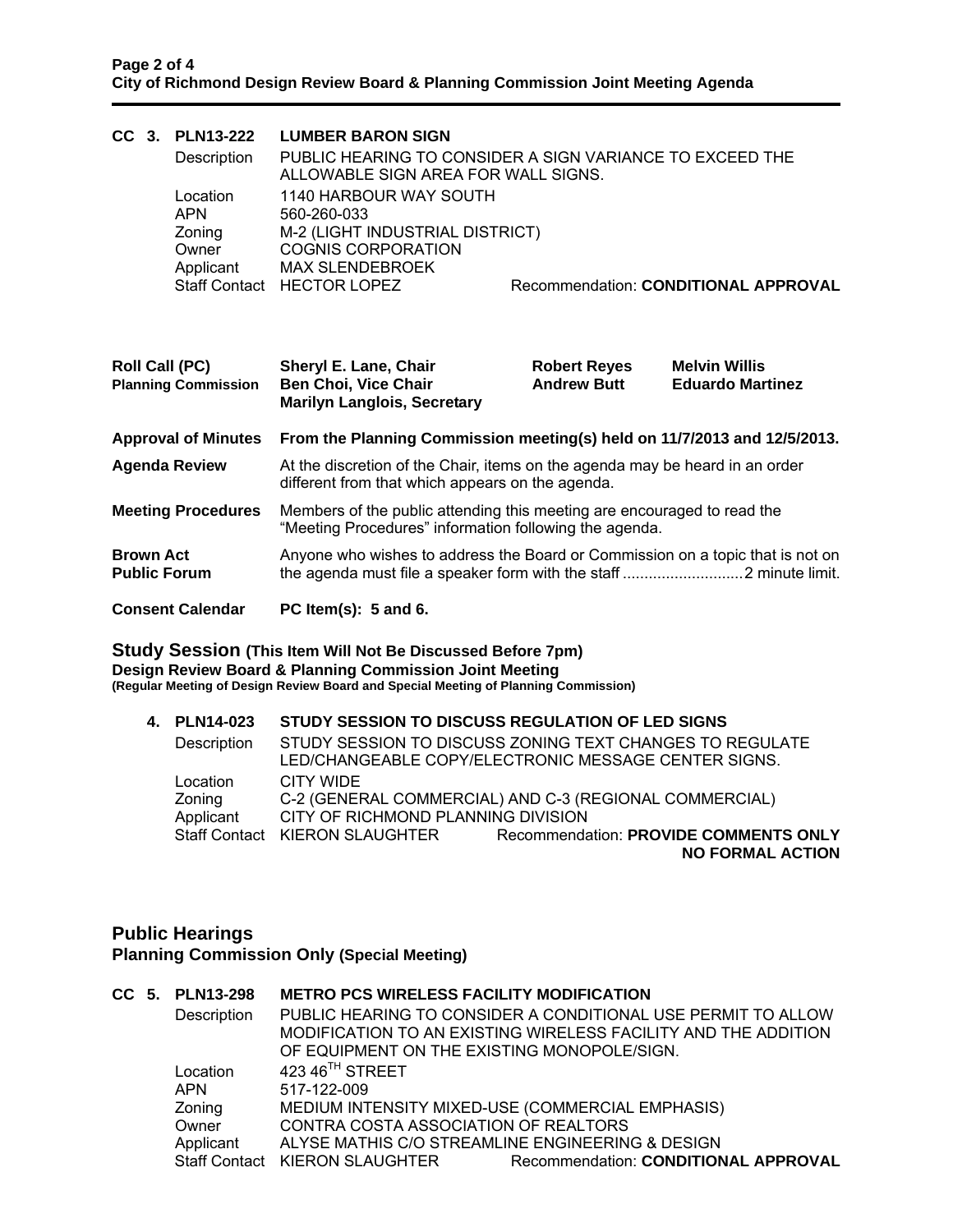|            |  | CC 6. PLN13-277 | AT&T WIRELESS FACILITY MODIFICATION |                                                                                                                                                                                   |
|------------|--|-----------------|-------------------------------------|-----------------------------------------------------------------------------------------------------------------------------------------------------------------------------------|
|            |  | Description     |                                     | PUBLIC HEARING TO CONSIDER A CONDITIONAL USE PERMIT TO ALLOW<br>MODIFICATION (REPLACE SIX EXISTING ANTENNAS AND ADD THREE<br>NEW ANTENNAS) TO AN EXISTING AT&T WIRELESS FACILITY. |
|            |  | Location        | 5221 CENTRAL AVENUE                 |                                                                                                                                                                                   |
| <b>APN</b> |  |                 | 510-081-055                         |                                                                                                                                                                                   |
|            |  | Zoning          | C-3 (REGIONAL COMMERCIAL DISTRICT)  |                                                                                                                                                                                   |
|            |  | Owner           | NORTHERN PROPERTIES LLC             |                                                                                                                                                                                   |
|            |  | Applicant       | <b>CHRISTY ROBERTS</b>              |                                                                                                                                                                                   |
|            |  |                 | Staff Contact HECTOR ROJAS          | Recommendation: CONDITIONAL APPROVAL                                                                                                                                              |

**Board & Commission Business** A. Staff reports, requests, or announcements B. Board/Commission reports, requests, or announcements

**Adjournment**